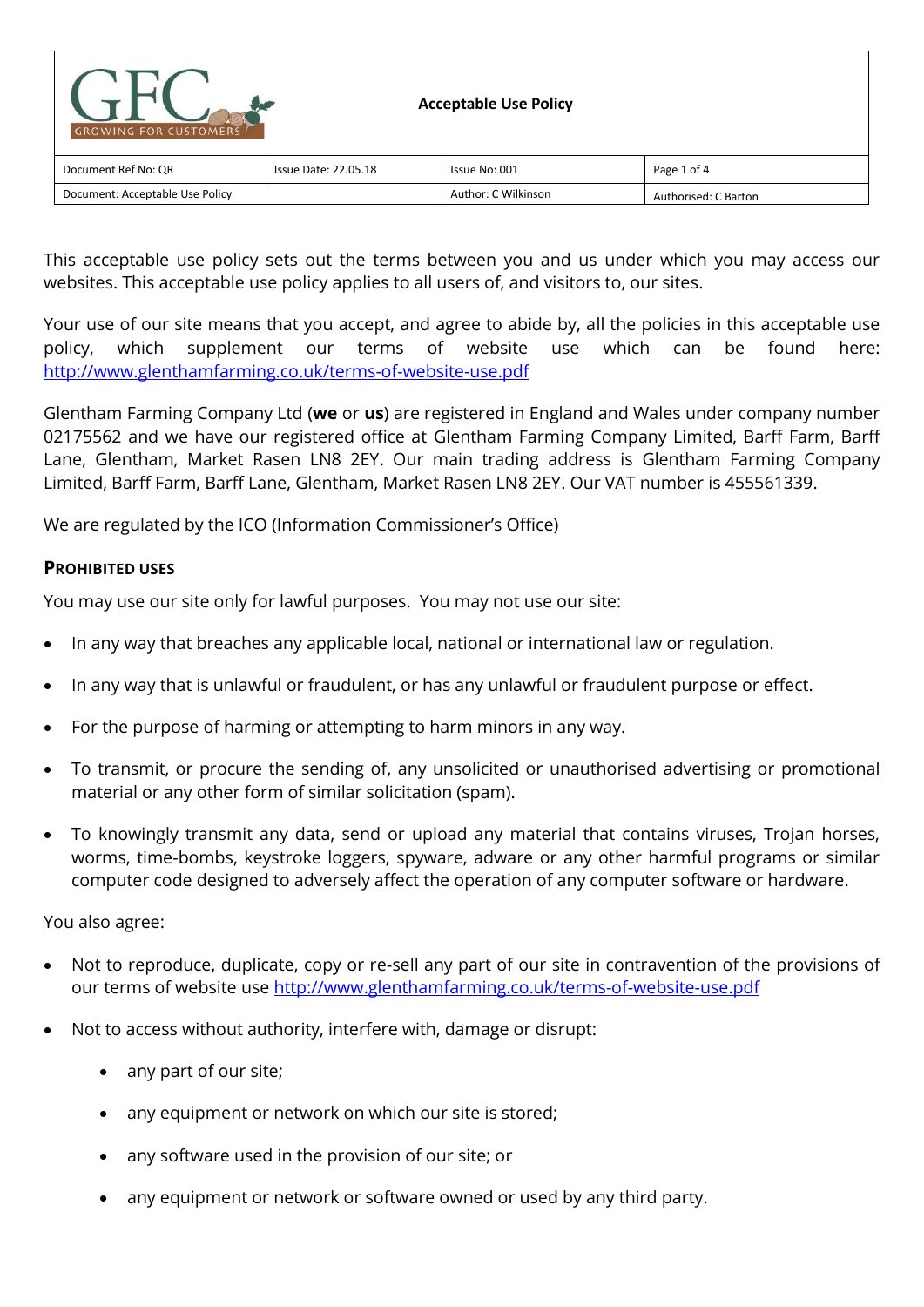| <b>GROWING FOR CUSTOMERS</b>    |                             | <b>Acceptable Use Policy</b> |                      |
|---------------------------------|-----------------------------|------------------------------|----------------------|
| Document Ref No: QR             | <b>Issue Date: 22.05.18</b> | Issue No: 001                | Page 2 of 4          |
| Document: Acceptable Use Policy |                             | Author: C Wilkinson          | Authorised: C Barton |

# **INTERACTIVE SERVICES**

We may from time to time provide interactive services on our site, including, without limitation:

- Chat rooms.
- Bulletin boards.
- Blogs

Where we do provide any interactive service, we will provide clear information to you about the kind of service offered, if it is moderated and what form of moderation is used (including whether it is human or technical).

We will do our best to assess any possible risks for users (and in particular, for children) from third parties when they use any interactive service provided on our site, and we will decide in each case whether it is appropriate to use moderation of the relevant service (including what kind of moderation to use) in the light of those risks. However, we are under no obligation to oversee, monitor or moderate any interactive service we provide on our site, and we expressly exclude our liability for any loss or damage arising from the use of any interactive service by a user in contravention of our content standards, whether the service is moderated or not.

The use of any of our interactive services by a minor is subject to the consent of their parent or guardian. We advise parents who permit their children to use an interactive service that it is important that they communicate with their children about their safety online, as moderation is not foolproof. Minors who are using any interactive service should be made aware of the potential risks to them.

Where we do moderate an interactive service, we will normally provide you with a means of contacting the moderator, should a concern or difficulty arise.

## **CONTENT STANDARDS**

These content standards apply to any and all material which you contribute to our site (**contributions**), and to any interactive services associated with it.

You must comply with the spirit and the letter of the following standards. The standards apply to each part of any contribution as well as to its whole.

Contributions must:

- Be accurate (where they state facts).
- Be genuinely held (where they state opinions).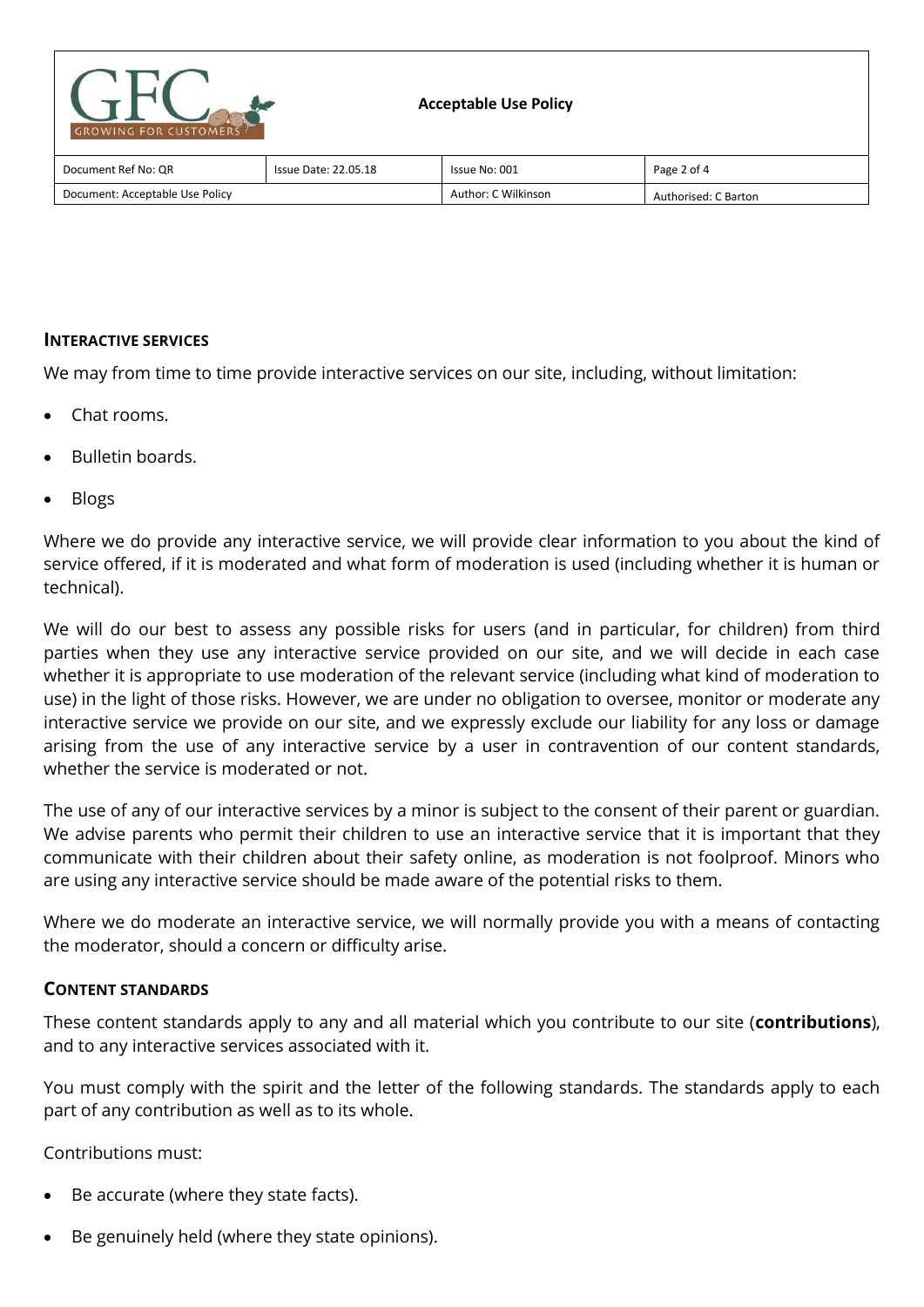

| Document Ref No: QR             | Issue Date: 22.05.18 | Issue No: 001       | Page 3 of 4          |
|---------------------------------|----------------------|---------------------|----------------------|
| Document: Acceptable Use Policy |                      | Author: C Wilkinson | Authorised: C Barton |

Comply with applicable law in the UK and in any country from which they are posted.

## Contributions must not:

- Contain any material which is defamatory of any person.
- Contain any material which is obscene, offensive, hateful or inflammatory.
- Promote sexually explicit material.
- Promote violence.
- Promote discrimination based on race, sex, religion, nationality, disability, sexual orientation or age.
- Infringe any copyright, database right or trade mark of any other person.
- Be likely to deceive any person.
- Be made in breach of any legal duty owed to a third party, such as a contractual duty or a duty of confidence.
- Promote any illegal activity.
- Be threatening, abuse or invade another's privacy, or cause annoyance, inconvenience or needless anxiety.
- Be likely to harass, upset, embarrass, alarm or annoy any other person.
- Be used to impersonate any person, or to misrepresent your identity or affiliation with any person.
- Give the impression that they emanate from us, if this is not the case.
- Advocate, promote or assist any unlawful act such as (by way of example only) copyright infringement or computer misuse.

#### **SUSPENSION AND TERMINATION**

We will determine, in our discretion, whether there has been a breach of this acceptable use policy through your use of our site. When a breach of this policy has occurred, we may take such action as we deem appropriate.

Failure to comply with this acceptable use policy constitutes a material breach of the terms of use <http://www.glenthamfarming.co.uk/terms-of-website-use.pdf> upon which you are permitted to use our site, and may result in our taking all or any of the following actions:

- Immediate, temporary or permanent withdrawal of your right to use our site.
- Immediate, temporary or permanent removal of any posting or material uploaded by you to our site.